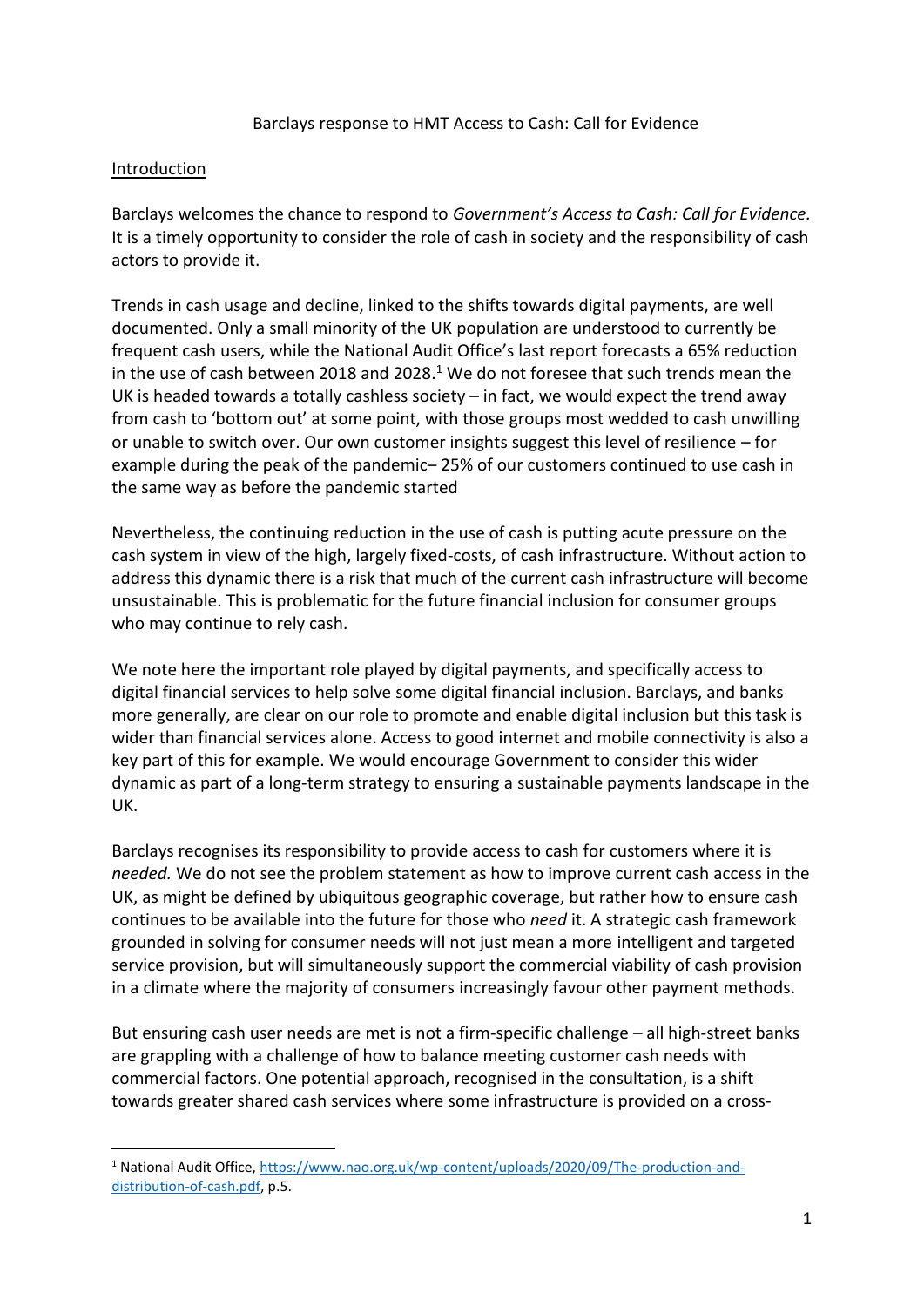brand basis. As Government describe, cash will likely need to move towards a '*utility-based model'* to promote coverage in areas with limited demand. <sup>2</sup> We agree that new shared infrastructure arrangements will be critical to enable the industry to meet broader cash needs sustainability, and will be particularly important in areas where there are unlikely to be any branches.

We are encouraged by the initiation of the FCA/PSR cash work and the progress of the Community Access to Cash Pilots (CACP) in this context. The FCA/PSR work is crucial to provide the necessary facilitation for the development of an industry-led cash framework for the future and agreement on long-term joint solutions. While the CACP pilots are helpfully trialling innovative cash-access solutions that respond to needs at a local level. We believe that Government should allow industry-led initiatives time to bed in ahead of any future legislation.

The Post Office also plays an important role in helping to deliver cash access through the services it provides under the Banking Framework agreement. Further, a proposal for an enhanced cash-service offering through a new 'Post Office Banking Hub' model is being trialled as part of CACP, and elements of this pilot could inform the basis of a broader enhancement to the network's service offering. However, we believe for the Post Office to play a more central part in the UK's cash distribution network, changes to the arrangements today will be required. At present banking services provided at the Post Office are governed by a commercial arrangement, the Banking Framework 2.0. Going forward, we believe these services must be subject to proper regulatory oversight, covering service elements, pricing and the control framework. This is critical to give Banks greater certainty in using the Post Office as part of a long-term cash solution, and would promote consistent customer protections and standards across the cash access landscape.

While considering the value of utility-style cash provisioning, we also recognise the bigger picture around the sustainability of physical banking more generally. Cash is not a distinct issue, but part of a more fundamental challenge as to how high-street banks can continue to serve those customers who need access to physical services or risk being excluded, while general trends towards digital banking put cost-to-use pressures on the physical network. More broadly, we believe that in order to protect 'access to banking', industry will need to come together to deploy some physical shared services where there is need, supported and overseen by Government and regulators.

On this view we see the role for Government and legislation as three-fold:

1. To define the strategic ambition for the UK's cash network (retail and wholesale). How that ambition is practically achieved is the concern of the regulator, with implementation to be led by firms. A high-level legislative approach avoids becoming out-of-date as cash usage and behaviours continue to evolve.

1

<sup>2</sup> HMT Access to Cash consultation, p.9.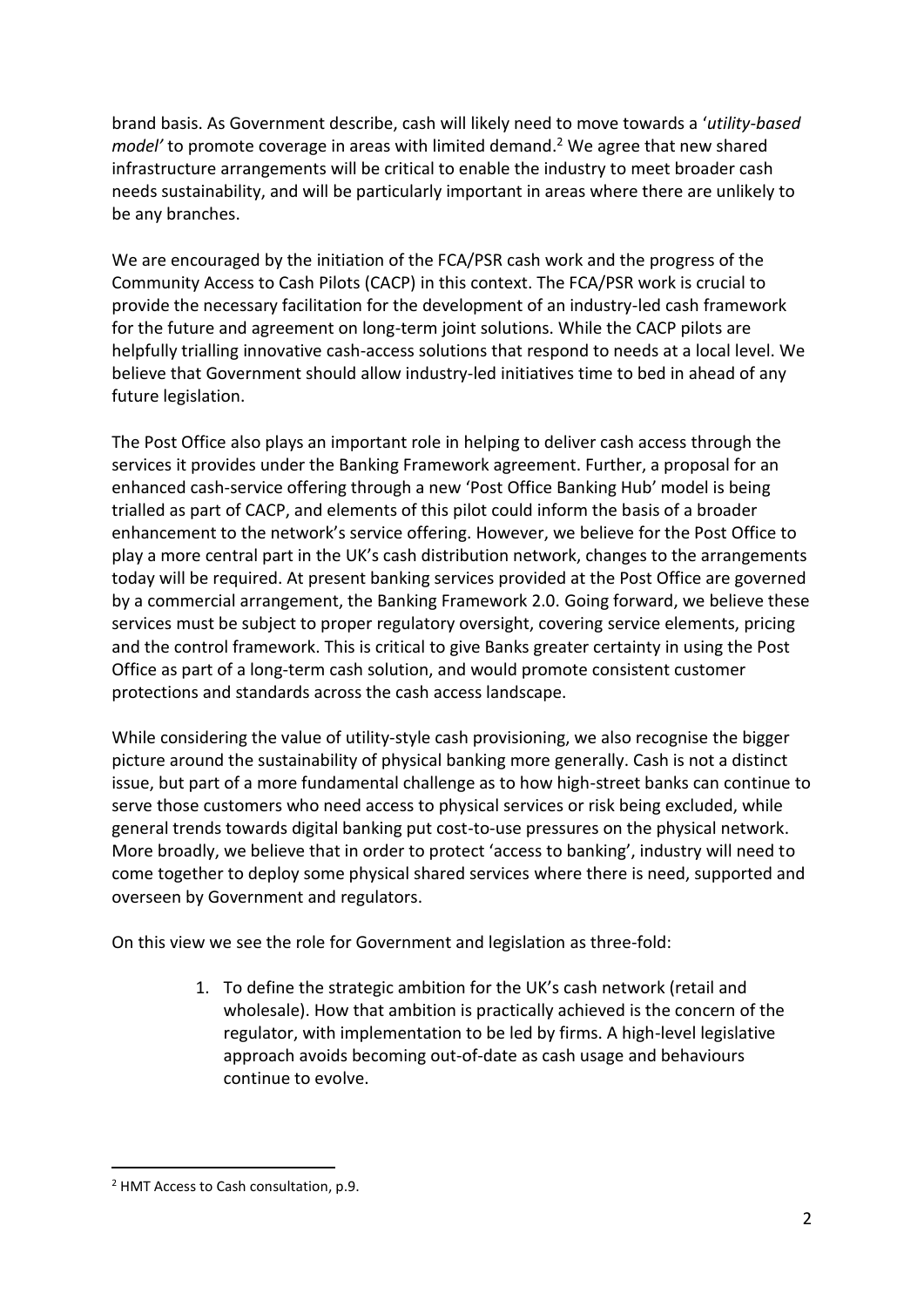- 2. To address specific legislative or regulatory blockers that inhibit better cash outcomes. Enabling cashback without purchase within the regulations is a prime example of how Government can facilitate firm-led activity.
- 3. To ensure legislation supports competition where the market can deliver good consumer outcomes, balanced with a potential role for Government to act as facilitator where some joint industry solutions may need legislative or regulatory underpinnings.

1.How can Government ensure the UK maintains an appropriate network of withdrawal facilities over time through legislation?

# *The challenge:*

Overall, we consider that a combination of industry initiatives and regulation has ensured there are currently good consumer outcomes on cash. Industry has worked particularly hard to ensure sufficient protections exist to protect access to cash in communities where it could be at risk. To provide just one example, in April 2020 a number of Banks and Building Societies, including Barclays, pledged to maintain or replace any critical ATM (covered by LINK's protected ATM commitment) at risk of being lost as a result of the Covid-19 strain on the free ATM network. This protects access to cash in all 6,500 high streets and at all 3,800 free ATMs in remote, rural and deprived communities without another source of cash nearby. In fact, that a good network of cash withdrawal facilities exists is testified by the FCA's recent analysis that even during the peak of the Covid-19 pandemic, just 0.1% of the UK population lost convenient access to cash.<sup>3</sup>

Nevertheless, such a general and contemporary picture masks a number of increasingly pressing challenges concerning cash access into the future:

 There is a **preoccupation with single-channel access**, in particular ATMs. PSR's research found that 80% of cash users prefer using ATMs to other free alternatives.<sup>4</sup> Such entrenched preference is problematic when we think of the overall volume of ATM withdrawals dropping, which stretches the commercial viability of running such fixed-cost infrastructure.

The consultation suggests a particular issue with incentivising free-to-use (FTU) ATMs in the most remote or rural areas. This perspective overlooks the fact an ATM may not be the most suitable channel for an area with very low footfall/volume, and that instead alternative lower cost channels may be more appropriate.

<sup>-</sup><sup>3</sup> The FCA's study of cash access during the first UK lockdown found that 99.9% of the population had free access to cash within 3 miles of their home. [https://www.fca.org.uk/insight/cash-and-covid-identifying-gaps](https://www.fca.org.uk/insight/cash-and-covid-identifying-gaps-provision-during-covid-19)[provision-during-covid-19](https://www.fca.org.uk/insight/cash-and-covid-identifying-gaps-provision-during-covid-19)

<sup>4</sup> PSR, Access to Cash Call for Evidence, [https://www.psr.org.uk/sites/default/files/media/PDF/CP19-6-call-for](https://www.psr.org.uk/sites/default/files/media/PDF/CP19-6-call-for-views-cash-access_0.pdf%20p.6)[views-cash-access\\_0.pdf p.6.](https://www.psr.org.uk/sites/default/files/media/PDF/CP19-6-call-for-views-cash-access_0.pdf%20p.6)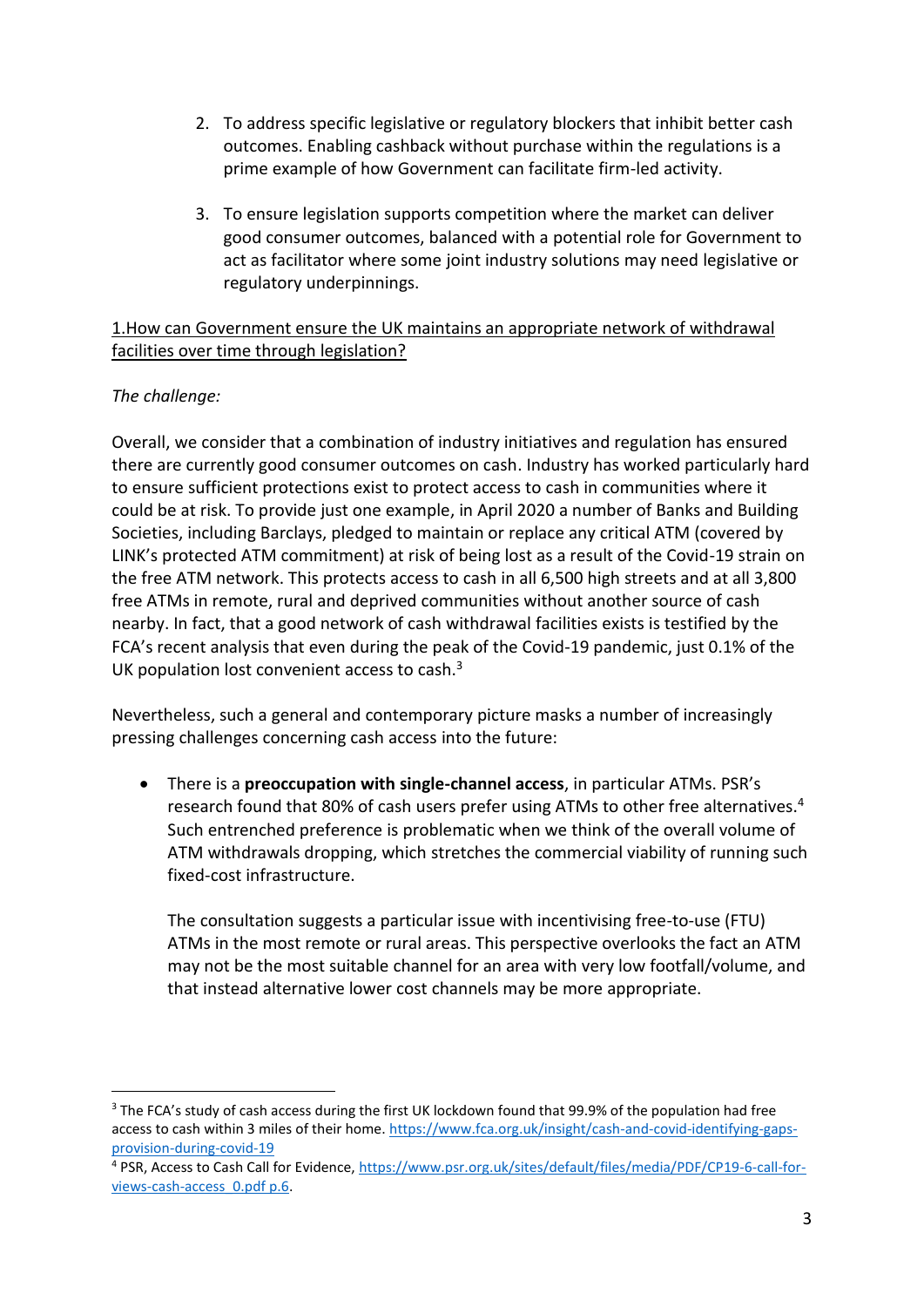- Some of the **most used cash channels are single-brand only**. For example, 36% of all visits to a Barclays branch are to withdraw or deposit cash<sup>5</sup>. We earlier referenced the challenge around the long-term commercial viability for single-brand physical banking. Instead, more cash access points need to be available on a cross-bank basis so all bank customers can use them. To this end, we expound the benefits of cashback without purchase in response to Question 2.
- A historic strategy pursuing **ubiquitous coverage** of cash access has led to oversupply in some areas where actual demand doesn't reflect this. A future-proofed framework should focus on getting cash to the right place i.e where it is needed, not just ensuring it is evenly spread.

### *Recommendations for legislation on access to cash:*

-

We understand Government is considering legislation to support the development of a suitable cash network, with particular attention being paid to the idea of a Universal Service Obligation (USO) on cash. We set out below a number of important considerations for any new legislative commitment, bearing in mind the challenges aforementioned about cash access into the future.

1. Any obligation should be grounded in *real* **user needs**. We are encouraged by the Government's emphasis in the consultation on 'proportionality' as a key criteria concerning cash, as this will be key to ensuring cash services can be provided on a sustainable basis into the future.

We welcome the current work of the FCA/PSR cash programme to delve into consumer and SME dependencies and the differences between these groups. This evidence-gathering is crucial to inform how cash infrastructure could be reprioritised to meet these needs, and that any future solutions fulfils all of these needs.

Any obligation should be overlaid with the particular needs of **vulnerable consumers**. Their needs for cash services may be differentiated, and indeed potentially more acute, compared to other cash users, and who could experience harm if they were not able to access it.

2. A one-size fits all obligation on cash will not be responsive to different **local demands**. Inherent to the concept of a USO is to make available a minimum level of service provision across a whole population. If we take the recent broadband USO as an example, it can reasonably be expected that there is a unanimous need for broadband across the whole population. By contrast cash demand is highly heterogeneous depending on the user group (as above in point (1)), and the local area in which it is used – for example urban centres with a high proportion of retail

<sup>&</sup>lt;sup>5</sup> From July 2020 to September 2020 Barclays observed that 36.3% of all branch interactions included only cash deposit and/or cash withdrawal, demonstrating this is a significant reason for customers visiting branches.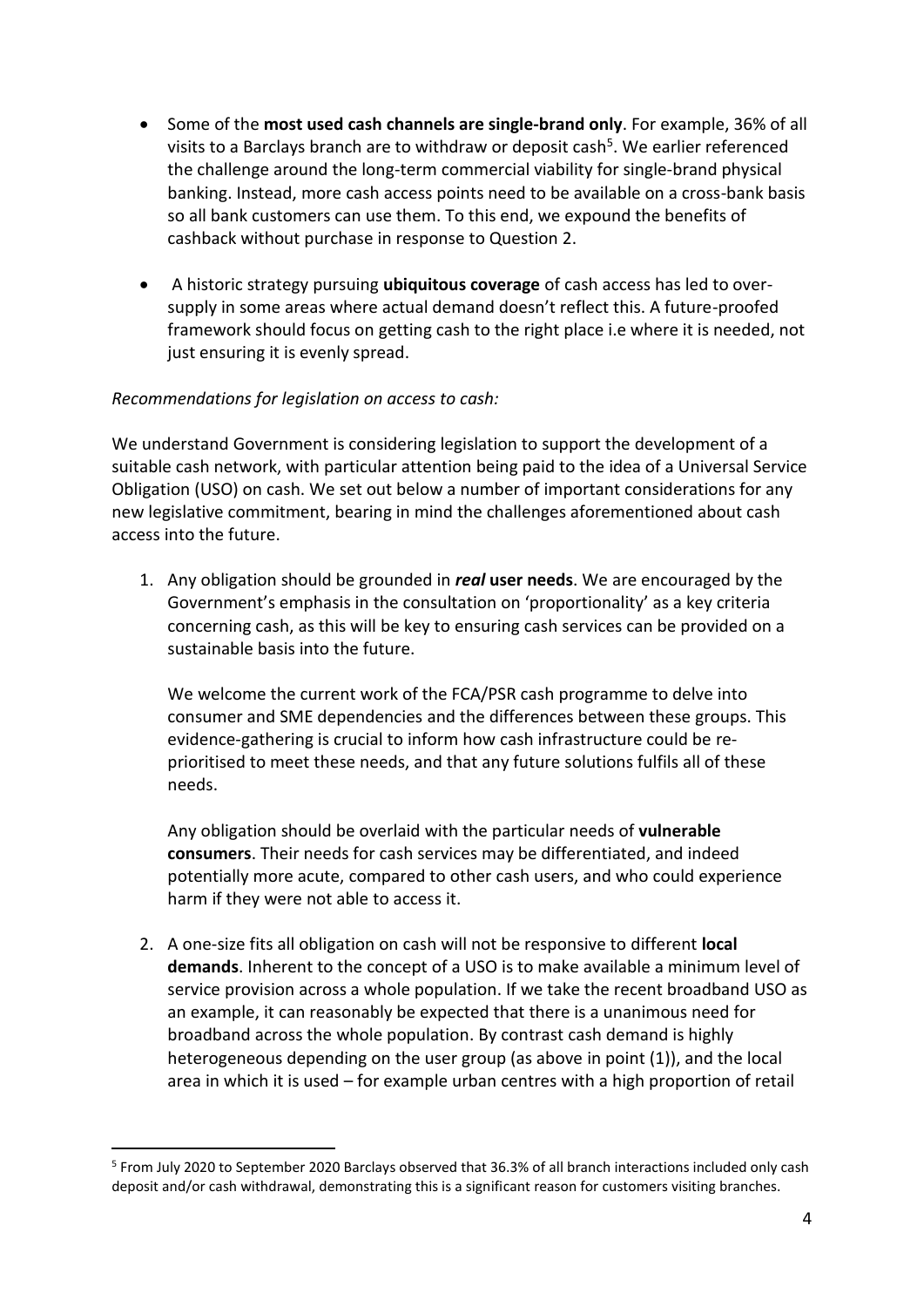will have very different cash demands than posed by mostly residential or remote areas. In short, what matters is getting cash to where it is spent.

Only by working closely with local communities to understand their specific cash needs can the UK develop an intelligent and responsive cash framework. We are already seeing this approach emerge, for example with the CACP pilots, or more widely with Barclays 'Your Bank' initiative which was designed to gage local needs to influence how we provide our banking services.

We would therefore caution against any nationally-set targets, which would also unlikely be commercially sustainable.

- 3. Any obligation should be **channel agonistic**. A range of different cash channel types are utilised by firms depending on the nature of local demand. Firms should continue to have the flexibility to decide on the implementation of any new obligation to ensure the most appropriate, effective and cost-efficient channel can be deployed.
- 4. Any obligation should be **flexible** to reflect the evolving nature of cash usage and behaviours. Creating a statutory objective on cash runs the risk of becoming out-ofdate as consumer behaviours change, and legislation is hard to change. Any legislation should therefore be high-level, for example defining a strategic ambition, but avoid including targets based on current needs that cannot be adjusted.
- 5. The **scope of any obligation** should ensure responsibilities for cash exist across the retail cash market. There are providers in the cash ecosystem which currently sit outside the regulatory perimeter, and we would encourage Government to consider these dynamics in the cash market to help protect access.

Separately, we note the broader role a good cash network plays in providing a crucial resilience mechanism in the event other payment systems go down. A much wider set of firms than just cash providers stand to benefit from this safety net, so an appropriate contribution should be considered by Government.

6. We note a more complex consideration with regards to a USO around cost share. The recent USO for broadband provides a legal right for a UK resident to request a broadband connection of a minimum level (10Mbps) up to a cost threshold of £3,400.<sup>6</sup> If it will cost more than £3,400 to connect a home, typically because of rurality, the resident will have to pay the excess costs. This mitigant poses interesting considerations if we transpose it to cash, where too there are instances of excessive costs for provision in the most remote areas.

*Shared services* 

-

<sup>6</sup> https://www.ofcom.org.uk/phones-telecoms-and-internet/advice-for-consumers/broadband-uso-need-toknow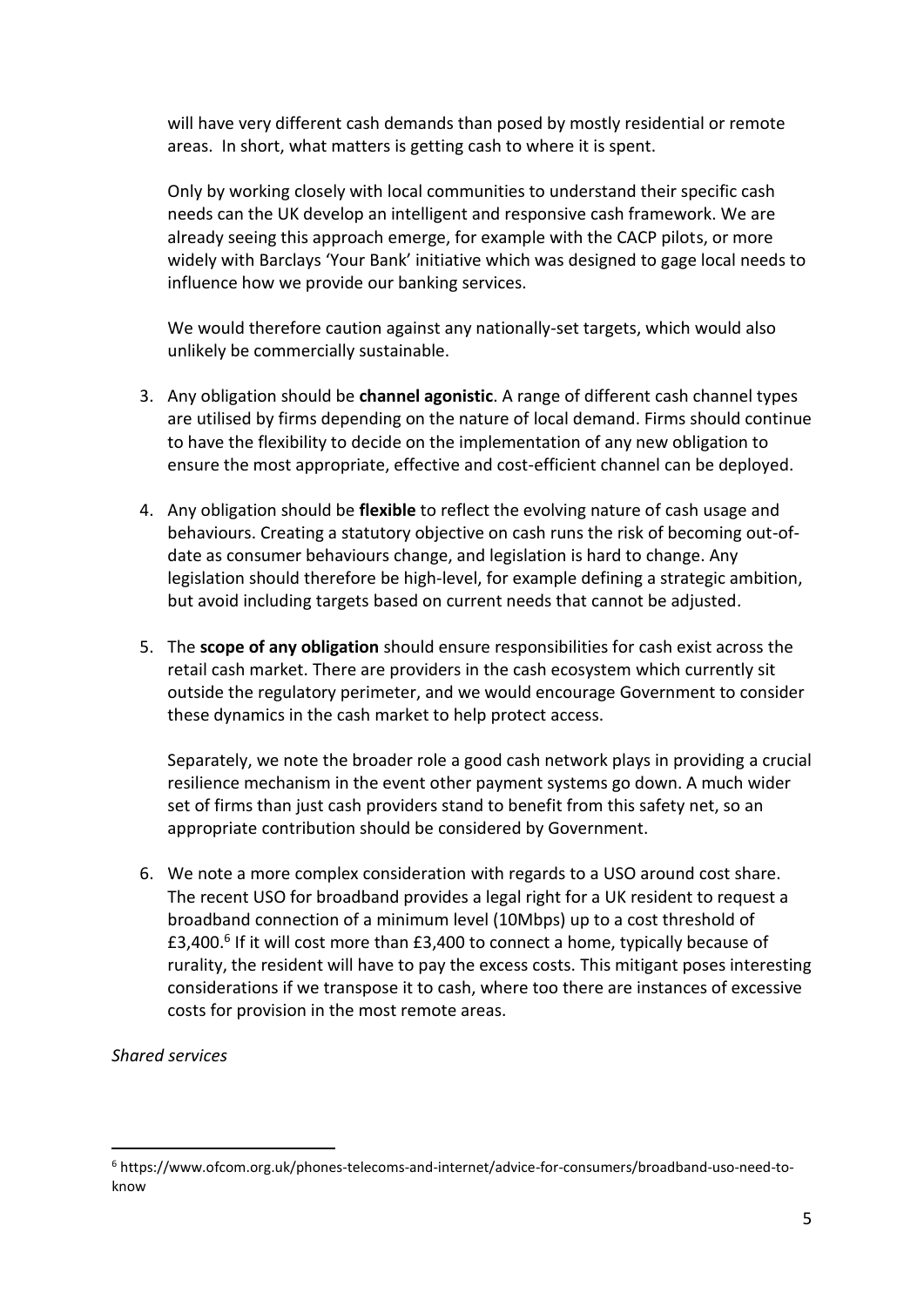As noted by Government, there is emerging recognition that if industry is to solve some of the cash challenges, in particular the sustainability of physical infrastructure which has high fixed costs that are increasing as overall cash usage declines, then greater consideration will need to be given to shared services provided on a 'utility-style' basis.

In the shorter-term joint solutions can be used to plug 'cold spots' or gaps in the market where it is commercially unviable for firms to deploy cash solutions on an individual basis. We are already seeing activity in this direction through the Community Access to Cash Pilots which are trialling a number of innovative joint solutions, and the FCA/PSR work is also looking at a 'provider of last resort' mechanism where industry could jointly fund a cash solution in areas with no other viable options.

While the shape of further shared provision is still to be defined, where there is a utility model element this may require suitable government legislative or regulatory support since it will necessarily require cooperation between providers that otherwise compete.

## 2. What is the potential for cashback to play a greater role in the provision of cash withdrawal facilities, and how can legislation help facilitate further adoption of cashback?

Barclays wholeheartedly welcomes Government's intention to remove the legislative barrier that currently prohibits a cashback without purchase solution. We see cashback without purchase as a vital tool to help diversify cash access beyond other cash infrastructure that is either unviable due to low footfall (e.g ATMs), or inefficient for cash withdrawal (e.g branches).

In particular, we see a critical role for cashback to help plug the gaps posed by more remote or rural localities where demand does not justify an ATM, but there is a local shop that could provide cashback.

We highlight a number of consumer benefits from cashback without purchase:

- Increased convenience through a new access channel
- Option for cardholders to access their 'full' bank account balance unlike with an ATM (i.e can access low values or non-round denominations)
- The potential for longer retailer opening hours compared with branches or Post **Offices**
- Provides in-person/face-to-face transacting ability
- No longer required to make a purchase

It can also be advantageous for retailers:

- It provides a new revenue stream through rebate from the transactions
- If advertised correctly it could increase footfall
- It could help reduce cash handling costs via increased cash recycling

We know it is hard to change entrenched habits around cash even where there are other options, in particular the overriding preference for ATMs. We would therefore encourage further consideration to be given to promoting public awareness, including Government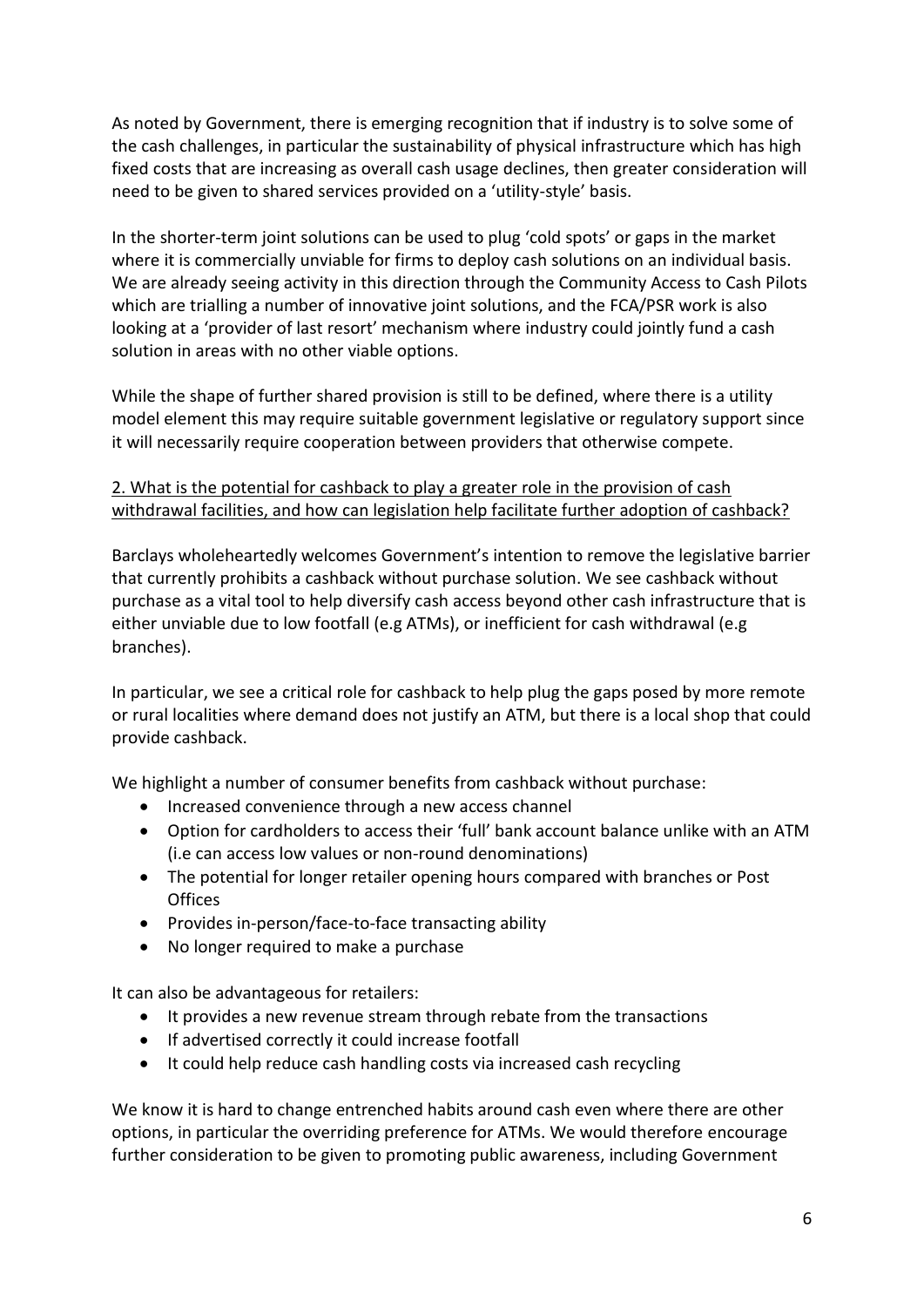coordination with retailer bodies and consumer finance education organisations to ensure the benefits of cashback are well understood.

In the meantime, until a collective cashback scheme can be enabled via a change to the regulations, parts of industry have begun to trial partial solutions. These will be important to provide valuable lessons that can inform broader future implementation of cashback without purchase.

- As part of the Community Access to Cash pilots, LINK is undertaking a limited trial with Paypoint to provide cashback in certain underserved local communities. This was only launched in October 2020 so we await the results, but we would expect significant customer uptake given the solution was developed directly in conjunction with local needs.
- Barclays has also been developing its own cashback without purchase solution to be offered to Barclays customers until a scalable industry proposition is possible<sup>7</sup>. It has been challenging to stand up the proposition during the Covid-19 pandemic when much of retail was affected, but feedback so far from potential retailers has been instructive, including a strong preference for a cashback offering that is available more widely than for just Barclays customers. We have also learnt that marketing of local availability for cashback is crucial to make retailers and cardholders aware, and we anticipate this will be true for a national scheme also.

The consultation touches on a number of practical, regulatory and scheme considerations that will need to be considered. We highlight the most pertinent, and a few more, below.

- While cash with purchase is unregulated it has an inbuilt protection the purchase itself is a regulated activity, requiring a PSP on the payee and payer end. Enabling cashback without purchase creates the possibility that no PSP must be involved in the distribution of cash, which in theory could allow unregulated players to enter the market. This would have implications for consumer protections and ability for redress associated with a transaction. Consideration should be given to whether some kind of perimeter, or guardrails, be added into the regulations so that only regulated entities can offer cashback without purchase, even if the service itself is not regulated. This would facilitate cash distribution (by removing existing regulatory barriers) but provide assurances to consumers that the service is provided by a regulated entity.
- Barclays agrees that authentication must be required at the point of withdrawal. This serves as an important fraud check. Given that Chip & Pin is currently the most secure authorisation for other cash withdrawal, including cashback with purchase, it follows that this should be a requirement for any card scheme, at least for 'day one' transactions.
- On the other hand, the regulations should also be adjustable to respond to changing behaviour payments into the future, including contactless and mobile banking.

1

 $^7$  Barclays is uniquely a merchant issuer and a merchant acquirer hence we are able to offer cashback without purchase within the current regulations. The regulations do not enable a collective solution where multiplefirms can offer cashback without purchase through a single nationwide scheme.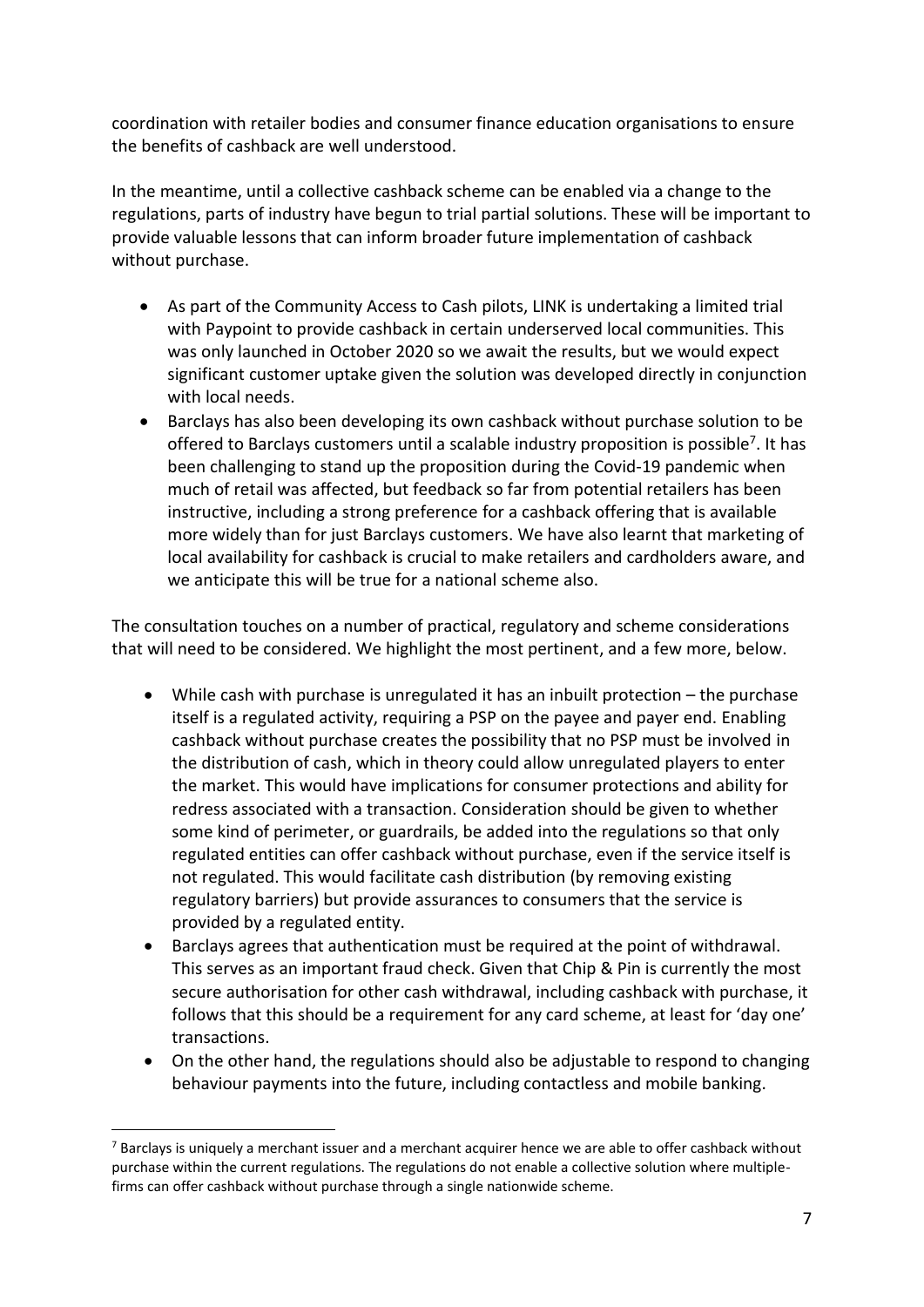These could be encompassed once fraud and security mitigations have had more time to be worked through.

- Banks will need to work with the schemes on a clear way to identify these transactions to we can record them appropriately. For example, customer statements should reflect a cashback transaction and not a purchase.
- It will be up to the scheme issuer to set the cashback limits. This should be done in consultation with retailers to understand their perspective on cash floats and security, while also being mindful of the need to ensure responsible consumer behaviour.
- Government is right to touch on the need for commercial incentives for retailers to adopt cashback. Retailers are compensated through a transaction rebate – VISA has spoken of a 20p per transaction fee.<sup>8</sup>
- Firms will be reliant on merchants using the cashback service responsibly and properly, and merchant behaviour should be monitored closely to mitigant against gaming (undertaking multiple low value withdrawals to drive up interchange revenues), nudging (forcing customers to take cash and pay in cash rather than card), or substitution (pushing card transactions through as withdrawals). We believe a controls framework will likely be required to ensure sufficient regulatory oversight of this service from a merchant perspective, and where these types of fraud or inappropriate activities are identified suitable courses of action need to be defined.

# 3. How can the Government ensure the UK maintains an appropriate network of deposittaking facilities over time through legislation?

It is important to recognise that the demand for deposit facilities comes primarily from businesses, as opposed to personal customers. As we see with consumer cash usage trends, the number of businesses using cash and requiring deposit facilities is going down over time<sup>9</sup>, but we would expect persistent use from a cohort that remain cash accepting. It is important the needs of this user group are met now and into the future.

Barclays business customers can currently make deposits via a number of ways, including over-the-counter or via an ATM in-branch, at a Post Office, or through Barclays Collect. Barclays Collect is a flexible and secure pay-as-you-go service whereby G4S pick up business cash and cheques and deposit at Barclays processing centres. We have over 2700 SME and over 1000 corporate client registrations for the service. However, the most popular deposit channel is branch – accounting for over 64% of all business deposits.<sup>10</sup>

We recognise however that the current preference for SMEs to deposit cash in bank branches is unsustainable given the trend of branch closures in response to overall footfall reduction. Therefore, it is likely shared services will need to play a pivotal role in achieving a sustainable network of deposit taking facilities for the future. This could include shared

-

<sup>8</sup> [https://www.thisismoney.co.uk/money/cardsloans/article-7912935/New-Visa-incentive-shops-cashback](https://www.thisismoney.co.uk/money/cardsloans/article-7912935/New-Visa-incentive-shops-cashback-customers.html)[customers.html](https://www.thisismoney.co.uk/money/cardsloans/article-7912935/New-Visa-incentive-shops-cashback-customers.html)

<sup>9</sup> As of October 2020 we have seen a 39.1% value and 56.8% volume reduction in business cash deposits YoY.  $10$  From January 2020 until now, 64.02% of all Barclays business customer deposits are in branch. Of that, 52.8% are over-the-counter.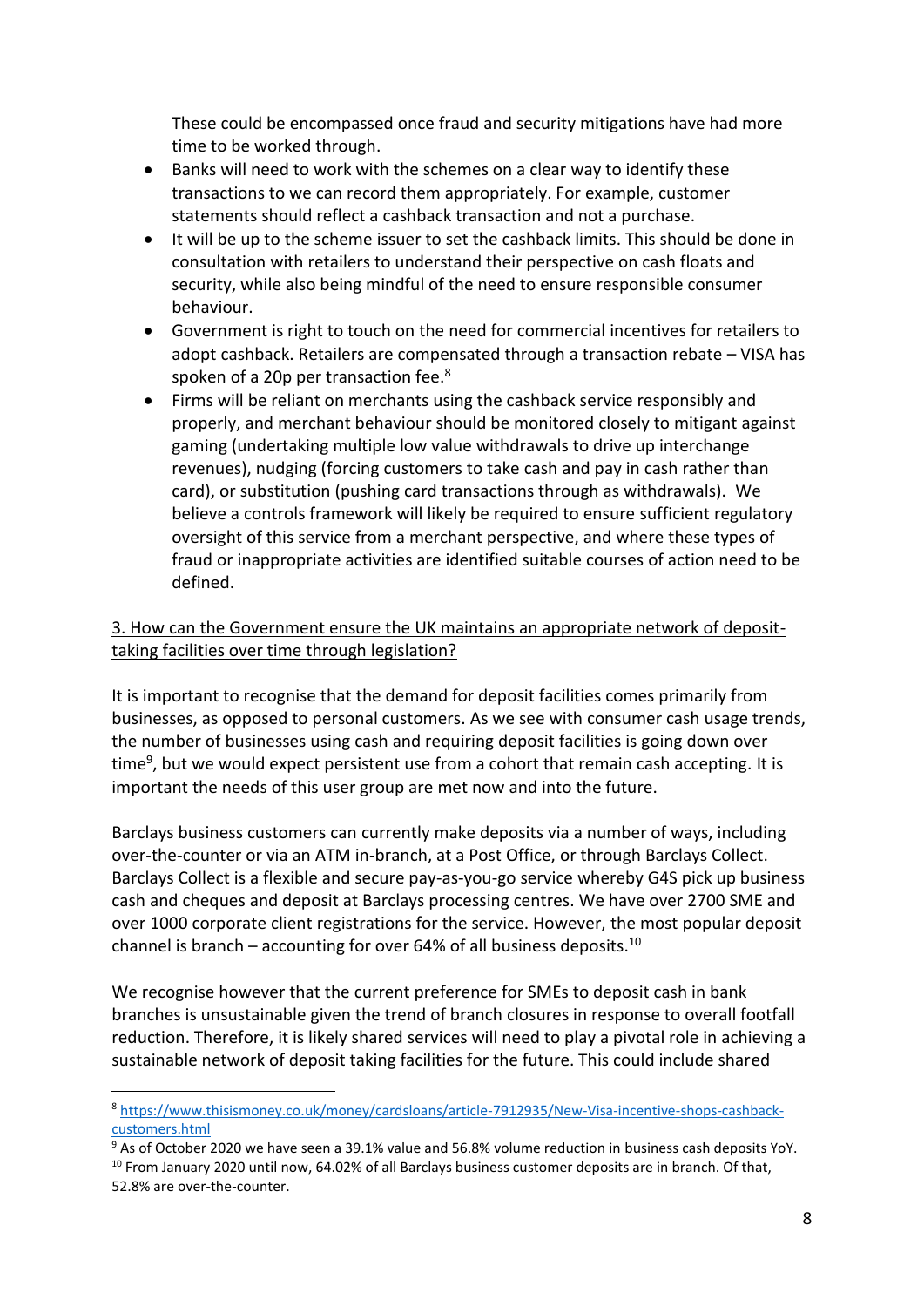premises where businesses can have all of their cash needs met under one roof. Good progress is being made here already, including the Community Access to Cash Pilots (CACP) which involve trials of joint-bank automated deposit hubs housed within a Post Office and 'bag drop' cash deposit services in safe indoor spaces, offered out of hours. We look forward to the learnings from these trials to help inform any future joint-Bank deposit initiatives that could be scaled up more widely. Likewise, the current FCA/PSR initiated working group is currently looking further at SME needs, including coin and cheque deposit facilities, as well as security concerns and service-quality considerations with the Post Office facilities.

Further, we are investing in innovative solutions such as remote deposit-taking ATMs, targeted in communities impacted by branch closures and see these as playing a greater role in our physical footprint into 2021. We note Government's suggestion that SMEs don't find external deposit-taking ATMs a satisfactory solution given security considerations, but our own insights don't align with this conclusion. During the initial Covid-19 lockdown we saw a 300% increase in use of our external deposit-taking ATMs, so we are positive these channels will continue to provide utility for our customers.

At present deposit-taking ATMs are single-bank only, but there is emerging industry consideration of this potential solution. We believe this existing infrastructure could be utilised via a multi-lateral agreement between banks, to enable customers of different banks to utilise these deposit-ATMs. This would increase the optionality for SMEs needing to make deposits in particular.

In the future these machines, subject to a new multi-lateral agreement, could also enable an even broader set of transactions to be conducted, such as bill-payments or transfers, becoming fully 'Smart ATMs'. This fuller utility-style ATM model would serve to support not only access to cash, but also access to banking more widely, particularly in areas with reduced branch presence. This approach inevitably involves certain commercial considerations to be worked through. We would encourage Government to consider the benefits of a multi-ATM solution.

### 4. What are the key factors and considerations for maintaining cash acceptance in the UK?

We note that the issue of cash acceptance is closely tied to the aforementioned issues of cash access and cash deposits. In theory, a well-functioning cash ecosystem should mean it is easy for customers to get cash, easy for businesses to deposit cash, and by consequence easy for businesses to be able to maintain cash acceptance.

Nevertheless, we recognise increased trends away from cash acceptance by certain retailers, particularly as a result of the Covid-19 pandemic and concerns about hygiene. This shift contributes to overall less cash usage, which has a knock-on effect on the economics of wholesale cash provision. We recognise the need for change to create a sustainable cash processing estate in light of declining volumes, fixed costs and rising unit costs. This is reflected in Barclays support and involvement in the Bank of England Wholesale Distribution Steering Group work currently underway.